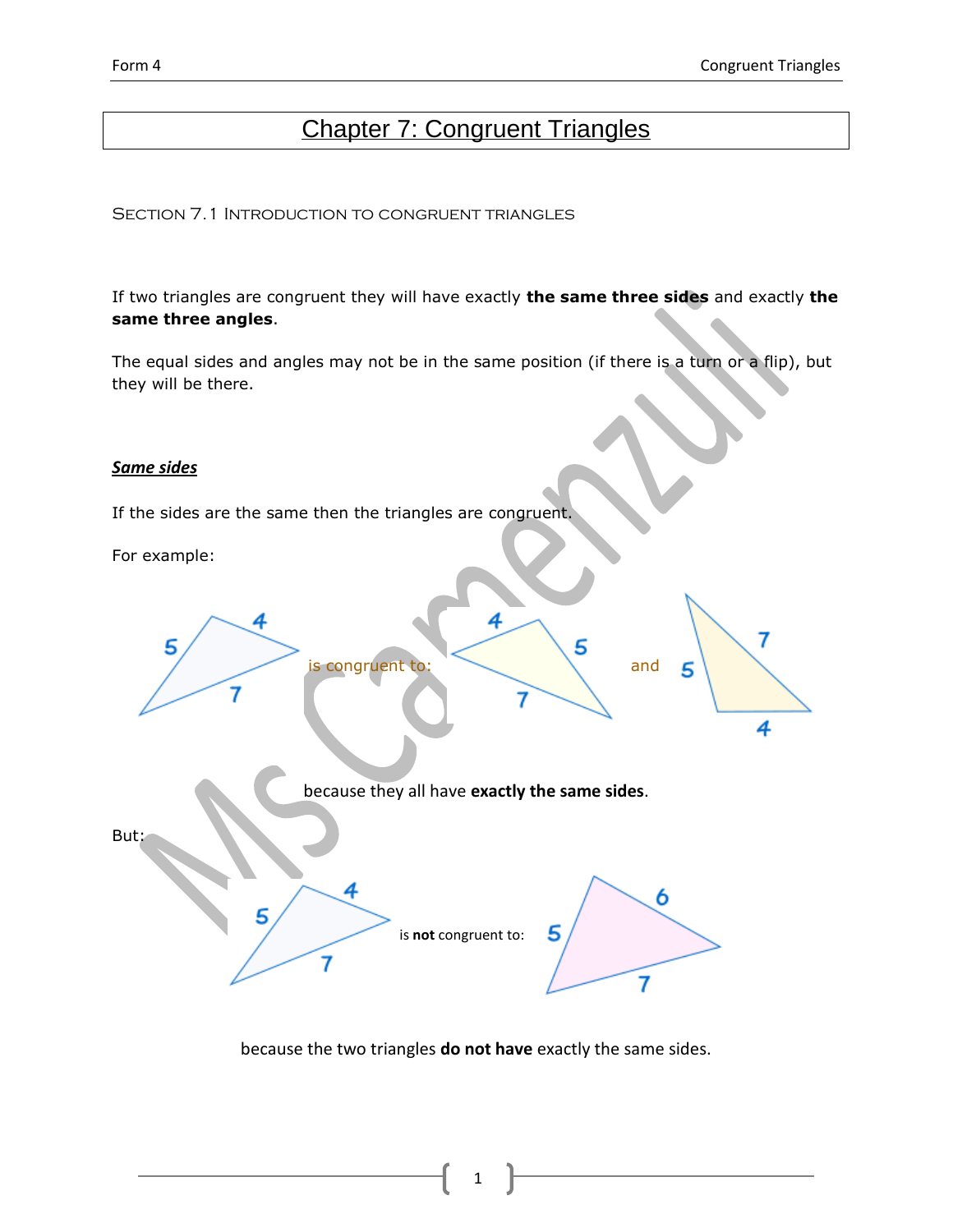# *Same angles*

Does this also work with angles? Not always!

Two triangles can have the same angles but be **different sizes**:



*Therefore just having the same angles is no guarantee they are congruent.*

*For two triangles to be congruent we must prove one of the following 4 conditions:*

- *two sides and the included angle are equal (SAS)*
- *two angles and a corresponding side are equal (AAS)*
- *three sides are equal (SSS)*
- *a right angle, the hypotenuse and one other side are equal (RHS)*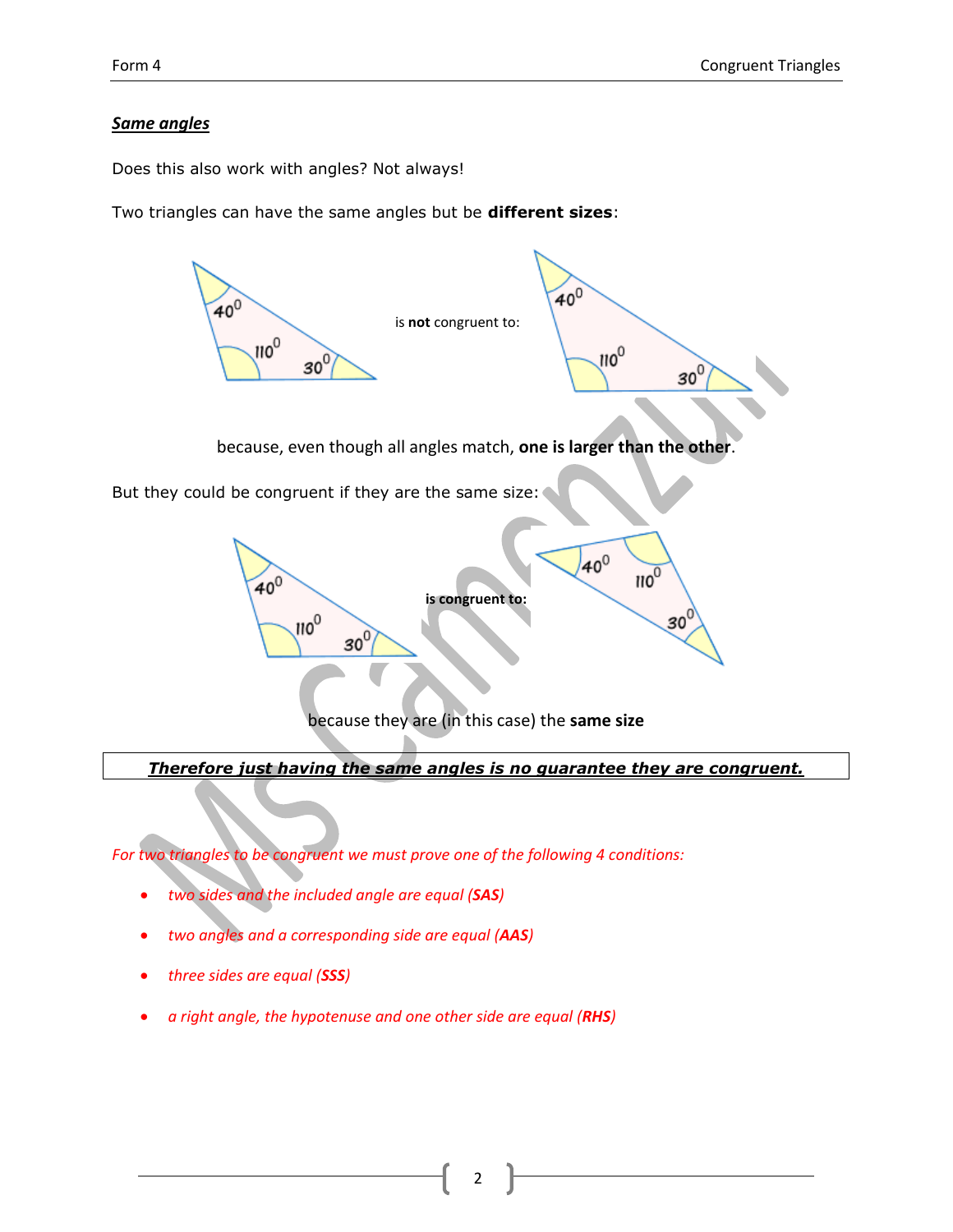# **Proving by SSS**

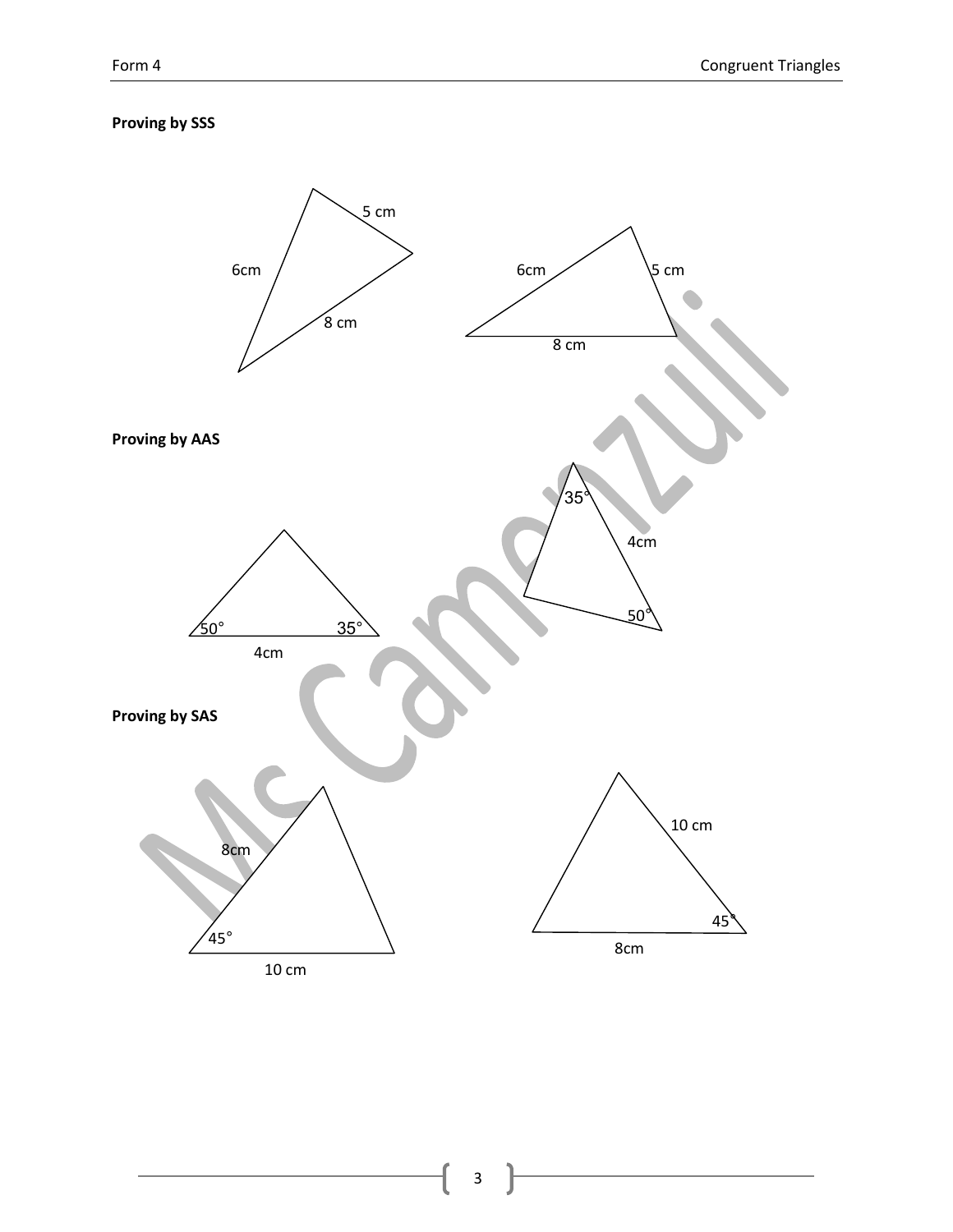# **Proving by RHS**

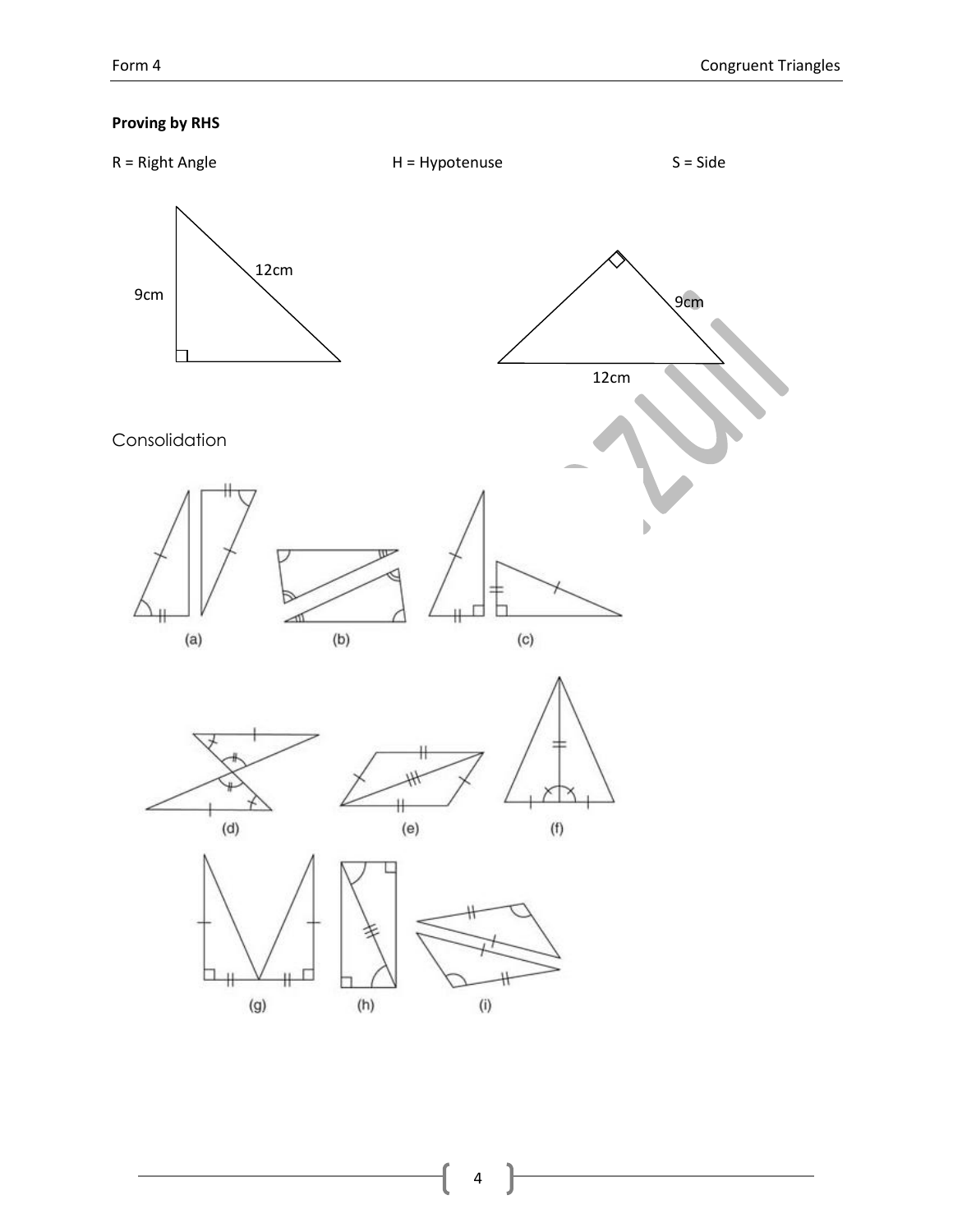#### For each of the above, state whether they can be proved congruent and if Yes state why.



#### **Support Exercise Handout**

**SECTION 7.2 PROOFING CONGRUENT TRIANGLES** 

#### These facts about angles can be assumed to be true:

- Vertically Opposite Angles are equal  $\bullet$
- Corresponding angles (made with parallel lines) are equal
- Alternate angles (made with parallel lines) are equal

## These facts about a circle can be assumed to be true:

- All radii are equal. (This comes from the definition of a circle)
- A tangent is perpendicular to the radius at the point of contact.

To prove that two triangles are congruent, you have to use one of the following four reasons:

| <b>SSS</b> |  | <b>SAS</b> | <b>AAS</b> | <b>RHS</b> |
|------------|--|------------|------------|------------|
|------------|--|------------|------------|------------|